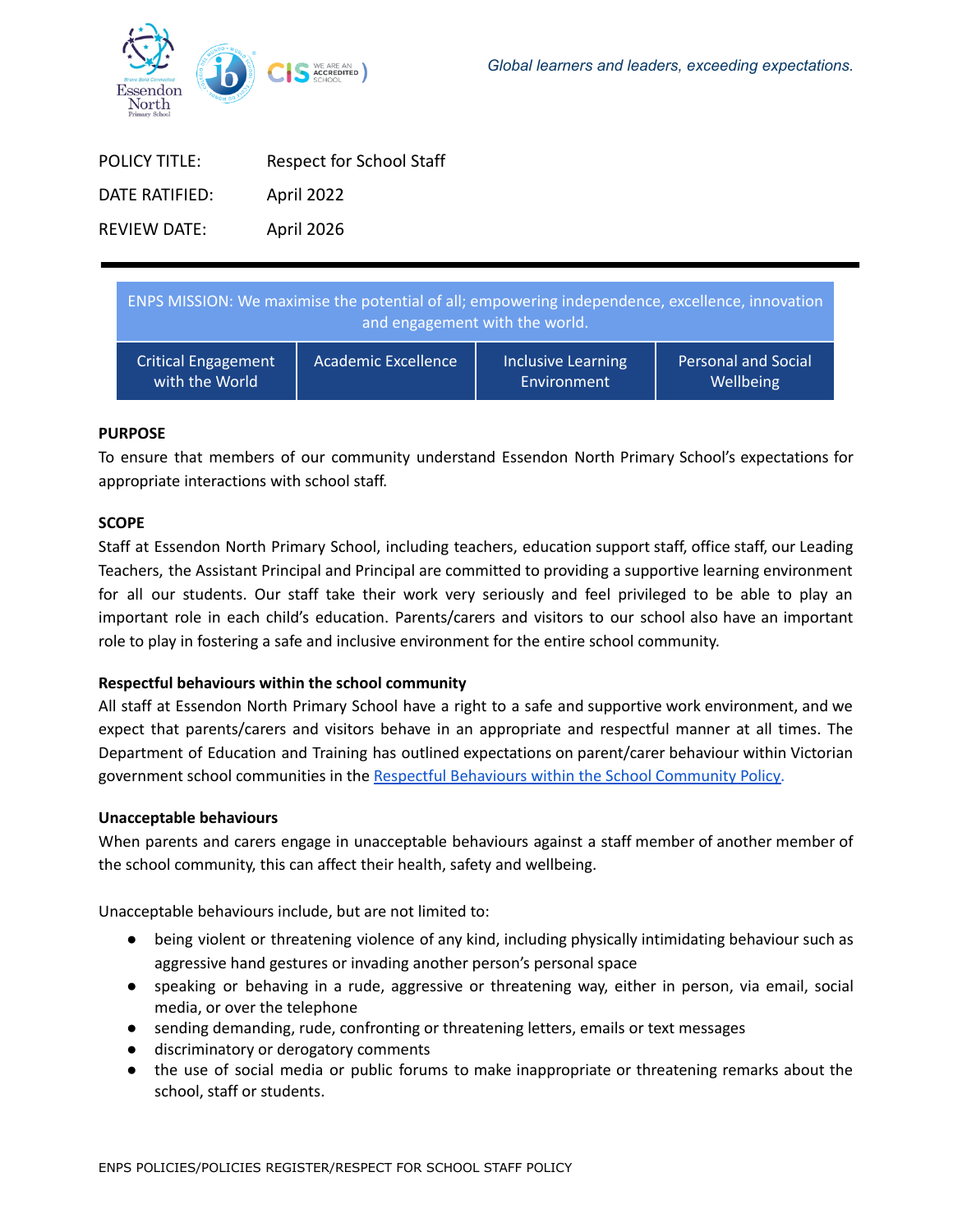

At the Principal's discretion, unacceptable behaviour may be managed by:

- requesting that the parties attend a mediation or counselling sessions
- implementing specific communication protocols
- written warnings
- conditions of entry to school grounds or school activities
- exclusion from school grounds or attendance at school activities
- reports to Victoria Police
- legal action

The Principal may also seek support from Department of Education and Training staff when managing unacceptable parent or carer behaviour.

#### **Respectfully raising complaints**

We welcome feedback from parents and carers and request this information is communicated in a respectful and constructive way. Complaints and concerns raised with us can help our school community by providing feedback to improve how our school operates.

When raising a complaint or concern with us, Essendon North Primary School expects all members of our community to act consistently with this policy, our *Statement of Values* and the Department's [Respectful](https://www.education.vic.gov.au/Pages/Respectful-Behaviours-within-the-School-Community-Policy.aspx) Behaviours within the School [Community](https://www.education.vic.gov.au/Pages/Respectful-Behaviours-within-the-School-Community-Policy.aspx) Policy.

For information on how to raise a complaint or concern with our school, refer to our Queries, Concerns and Complaints Policy.

The Family [Engagement](https://www.education.vic.gov.au/PAL/family-engagement-in-learning.docx) in Learning is also a useful Department resource outlining how parents and carers can best engage with schools to provide feedback, suggestions and complaints.

#### **COMMUNICATION**

This policy will be communicated to our staff in the following ways:

- Available publicly on our school's website
- Reminders in our school newsletter
- Included in staff induction processes
- Included in staff handbook/manual
- Signage will be displayed at the front office
- Included in transition and enrolment packs
- Discussed at parent information nights/sessions
- Hard copy available from school administration upon request